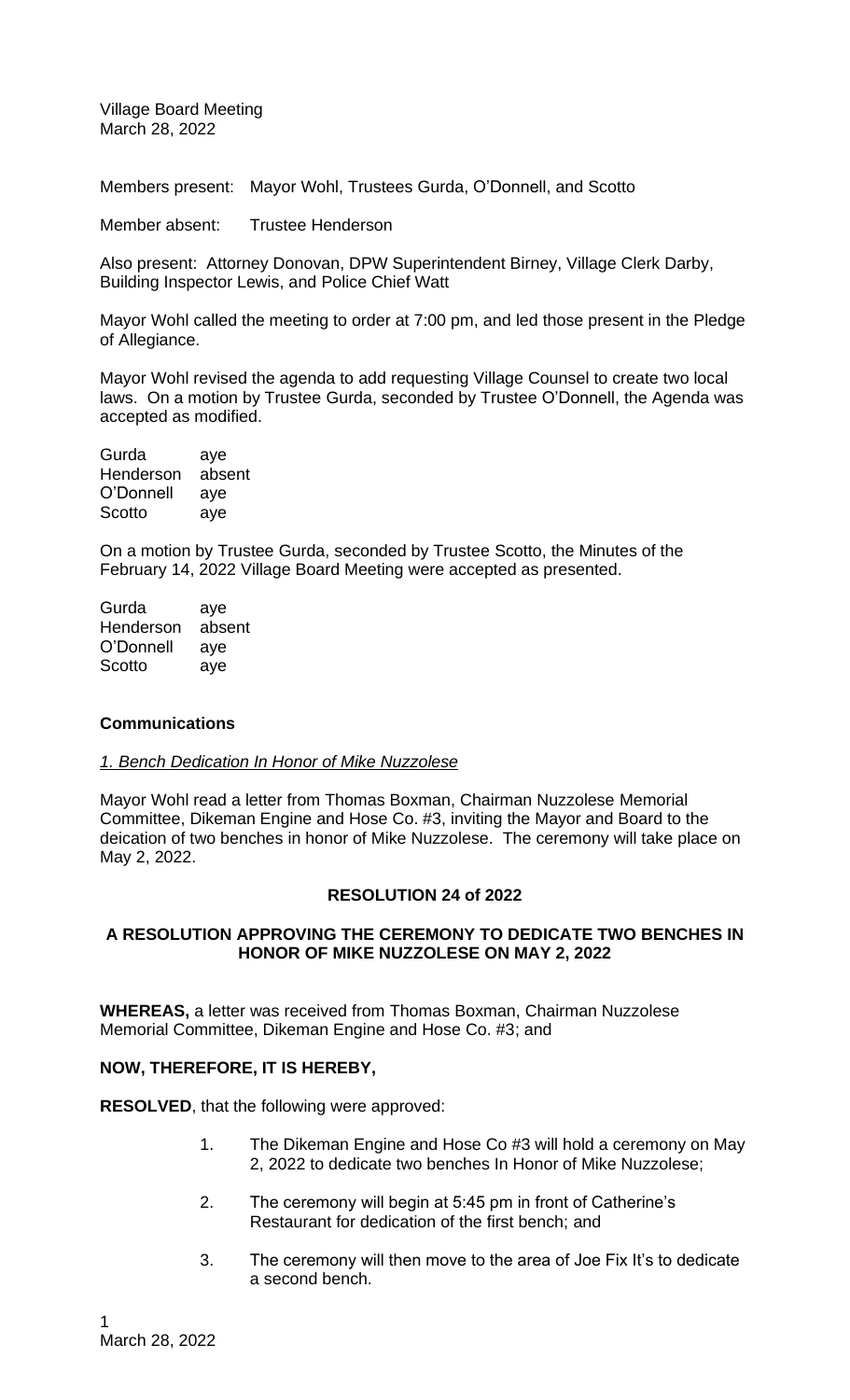Motion to adopt by Trustee O'Donnell and seconded by Trustee Gurda. The vote was 4 ayes to  $\overline{0}$  nays with  $\overline{0}$  abstentions. The Mayor declared the Resolution adopted on March 28, 2022.

*2. Spring Clean Up*

#### VILLAGE OF GOSHEN RESIDENTS ONLY!

#### **Spring Cleanup is April 25th, 2022**

#### **HOUSEHOLD ITEMS ONLY**

All items must be curbside NO LATER than 6:30 am on Monday, April 25th. EACH STREET WILL BE COLLECTED ONLY ONCE OVER THE WEEK (THERE WILL BE NO RETURN TRIPS TO STREETS ALREADY PICKED-UP)

All large appliances including stoves, refrigerators, freezers, washers and dryers must have the doors removed for child safety. Small loose items need to be suitably boxed or bagged.

Computers, electronic waste, microwaves and T.V.'s will be accepted and recycled. This is the only Village collection event scheduled for electronic waste.

NO: Batteries, tires, hazardous materials/ chemicals, full or wet paint cans, concrete, trees, branches, railroad/landscape ties, brush, stumps, or construction/ renovation debris!

Please do not park vehicles in front of the items to be picked up.

FULL TRUCK LOADS (10' X 7' X 4') are \$500.00 Each- Payable to the Village Clerk prior to the start of Spring Cleanup Week.

\$300.00 FINE FOR REFUSE BROUGHT IN FROM OUTSIDE THE VILLAGE

*3. Yard Waste* 

# **NOTICE**

# **Village of Goshen Residents Only!**

# **YARD WASTE COLLECTION BEGINS Friday April 1, 2022**

Please keep our community safe and clean by placing yard waste at the curbside **(not in the street) and not earlier** than the Thursday evening before pick up on the *first* **and** *third* Friday of the month.

**If pickup falls on a Village Holiday,** yard waste will be picked up on the next scheduled pickup.

# **\*Yard waste pick up will end on Friday, November 18th.**

Yard waste consists only of grass and plant clippings, brush, branches and weeds.

**ALL YARD WASTE** is to be put in non-Goshen garbage cans, large brown paper bags or bundled as noted below.

*BRUSH* may be tied with string or rope (not wire) in bundles no greater than 3 feet in long and 18 inches wide

*BRANCHES* can be not greater than 2 inches in diameter and may be tied with string or rope (not wire) in bundles no greater than 3 feet long and 18 inches wide.

#### **No more than 8 bundles of branches or brush.**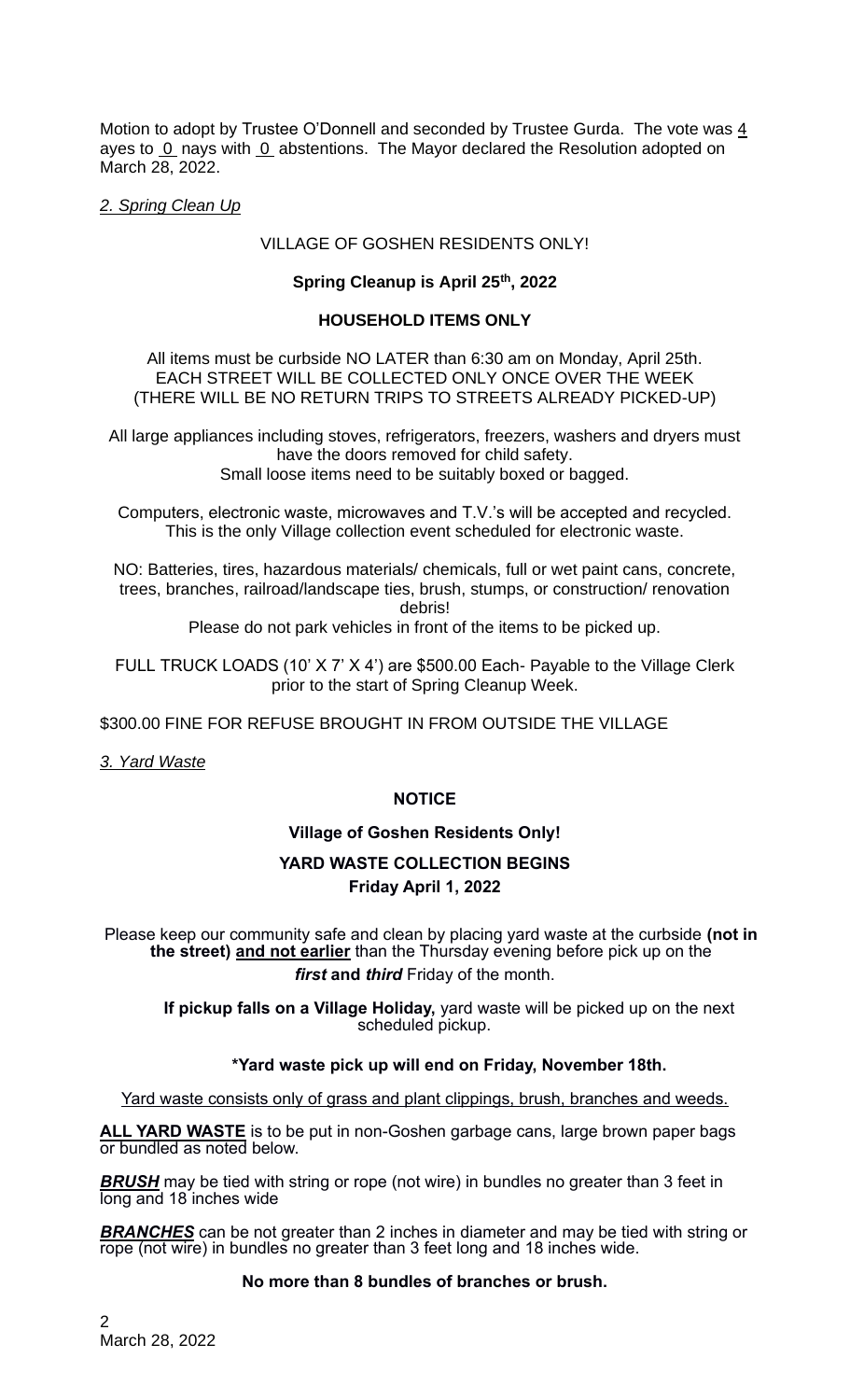#### NO COMMERCIAL WASTE, CONSTRUCTION DEBRIS, STUMPS, ROCKS, CONCRETE, LUMBER, GARBAGE, DIRT, PLASTIC FLOWER POTS. *NO PLASTIC LAWN/LEAF BAGS.*  ANY YARD WASTE CONTAINING **NON-ORGANIC MATERIALS WILL BE LEFT CURBSIDE.**

*Please Note:* The weight of each can or bag must be **no greater than 50 lbs.** Avoid leaving bags or open containers out in the rain which adds to the weight.

Thank you for your help and cooperation.

If you have any questions about observed holidays, garbage, recycling, yard waste or spring cleanup, please refer to the public notices section at [www.villageofgoshen-ny.gov](http://www.villageofgoshen-ny.gov/) or call the Village of Goshen Department of Public Works at 845-294-6288

*4. Illuminate Goshen*

#### **RESOLUTION 25 of 2022**

# **A RESOLUTION APPROVING ILLUMINATE GOSHEN PROPOSED EVENTS**

**WHEREAS,** a letter was received from former Mayor Kyle Roddey with two requests on behalf of the Board of Directors of Illuminate Goshen; and

**WHEREAS**, the first request was for permission to host the annual Summer Concert Series on the Village Green; and

**WHEREAS**, the other request was for permission to host Art Walks again with Goshen Art League and Illuminate Goshen, where a street closure would be needed on West Main Street from Church Street to Grand Avenue;

#### **NOW, THEREFORE, IT IS HEREBY,**

**RESOLVED**, that the Village Board of Trustees approved the following:

- Subject to review by DPW and Police Department; and
- Return of the Summer Concert Series to be held Wednesday nights in July and August on the Village Green with Food Trucks, where the Village Code must be reviewed; and
- Art Walks with the kickoff to take place on June 3, 2022 with the closure of West Main Street from Church Street to Grand Avenue from 4:30 pm to 9:00 pm.

Motion to adopt by Trustee Gurda and seconded by Trustee O'Donnell. The vote was 4 ayes to  $\overline{0}$  nays with  $\overline{0}$  abstentions. The Mayor declared the Resolution adopted on March 28, 2022.

#### *5. Goshen VFW and American Legion*

#### **RESOLUTION 27 of 2022**

# **A RESOLUTION TO APPROVE GOSHEN VFW AND AMERICAN LEGION REQUEST FOR MEMORIAL DAY EVENTS**

**WHEREAS,** correspondence was received from Ray Quattrini related to Memorial Day events in the Village of Goshen; and

**WHEREAS**, the events include memorial services at the Goshen cemeteries, a parade, and a ceremony at the Everett Monument;

# **NOW, THEREFORE, IT IS HEREBY,**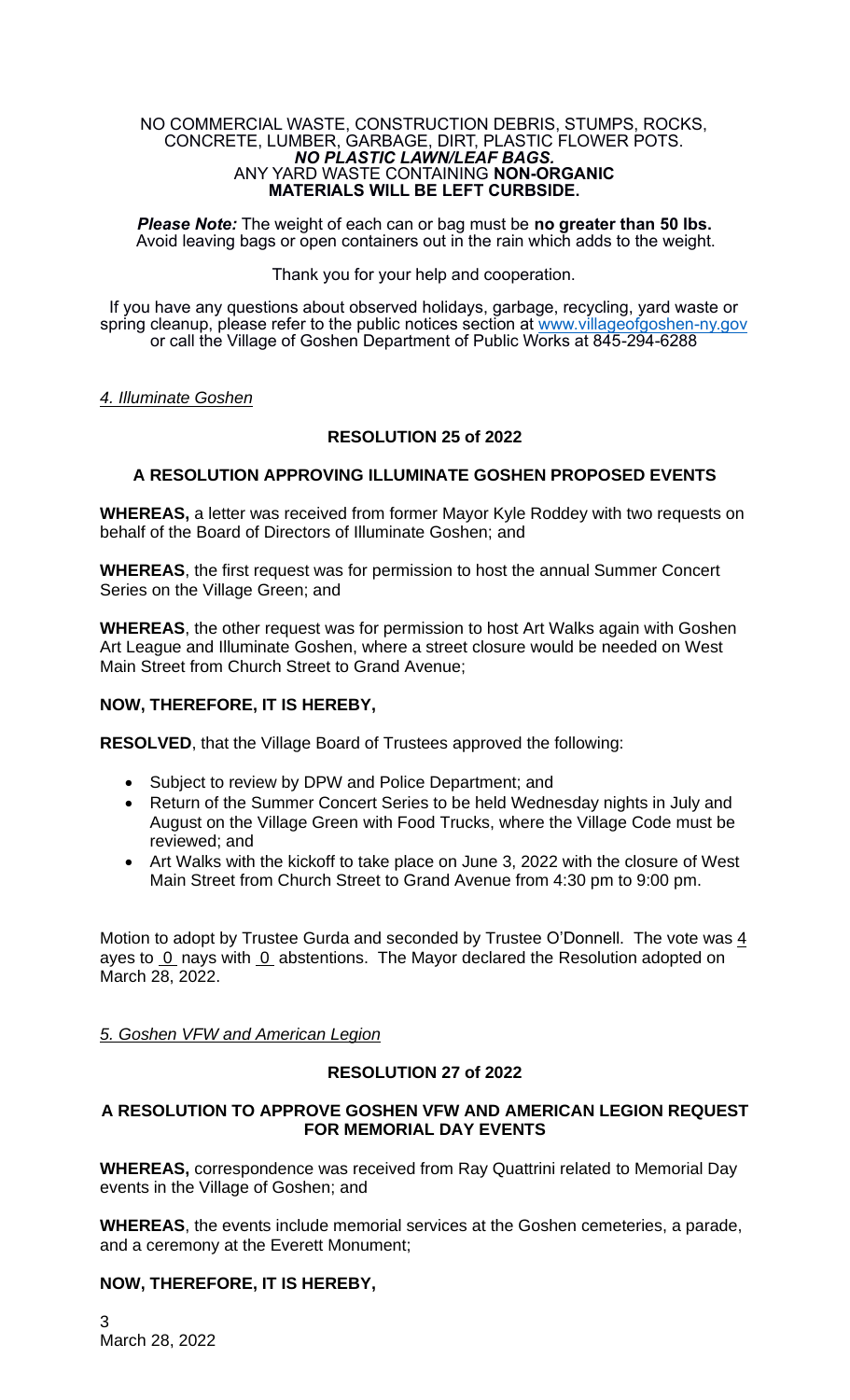**RESOLVED**, that the Village Board of Trustees approved the following events with conditions:

- Memorial services at the Goshen cemeteries, a parade, and a ceremony at the Everett Monument; and
- Organizers will coordinate with Village Police and Village DPW.

Motion to adopt by Trustee O'Donnell and seconded by Trustee Scotto. The vote was 4 ayes to  $\overline{0}$  nays with  $\overline{0}$  abstentions. The Mayor declared the Resolution adopted on March 28, 2022.

# **Items of Business**

# *1. Boy Scouts of America Troop 63*

Jim Cassel was present as a representative of Boy Scouts of America Troop 63

# **RESOLUTION 26 of 2022**

#### **A RESOLUTION TO APPROVE BOY SCOUTS OF AMERICA TROOP 63 TO REFURBISH SCOUT CAMPING AREA**

**WHEREAS,** a letter was received from Jeffrey Albanese, Scoutmaster Troop 63 dated 2/14/22 requesting to be placed on the Village of Goshen Board Meeting agenda; and

**WHEREAS**, the first request was to gain approval for the Boy Scouts to refurbish the scout camping area near the Greenhill Reservoir off of Conklintown Road in Goshen;

# **NOW, THEREFORE, IT IS HEREBY,**

**RESOLVED**, that the Village Board of Trustees approved refurbishing the scout camping area with the following conditions:

- Subject to review by DPW and Police Department;
- The Boy Scouts will clean debris in and around the area;
- The Boy Scouts will fix the entrance gate to be functional;
- The Boy Scouts will need assistance from the Village removing a large tree at the entrance;
- Discussions of parking will take place;
- No camping will be allowed during deer hunting season;
- The Boy Scouts will create a form to notify the Police Department when the Boy Scouts are using the area; and
- The Boy Scouts will show proof of liability insurance naming the Village of Goshen as an additional insured.

Motion to adopt by Trustee O'Donnell and seconded by Trustee Scotto. The vote was 4 ayes to 0 nays with 0 abstentions. The Mayor declared the Resolution adopted on March 28, 2022.

# *2. Abstract of Vouchers*

#### **RESOLUTION 23 of 2022**

#### **A RESOLUTION EXAMINING ABSTRACT NUMBERS 8 AND 9 FOR FISCAL YEAR 6/1/21 – 5/31/22 FOR CHECK NUMBERS 20105 THROUGH 20348 TOTALLING \$820,486.20**

**WHEREAS,** bills as examined by members of the Board were approved in accordance with Abstract 2021/2022 numbers 8 and 9; and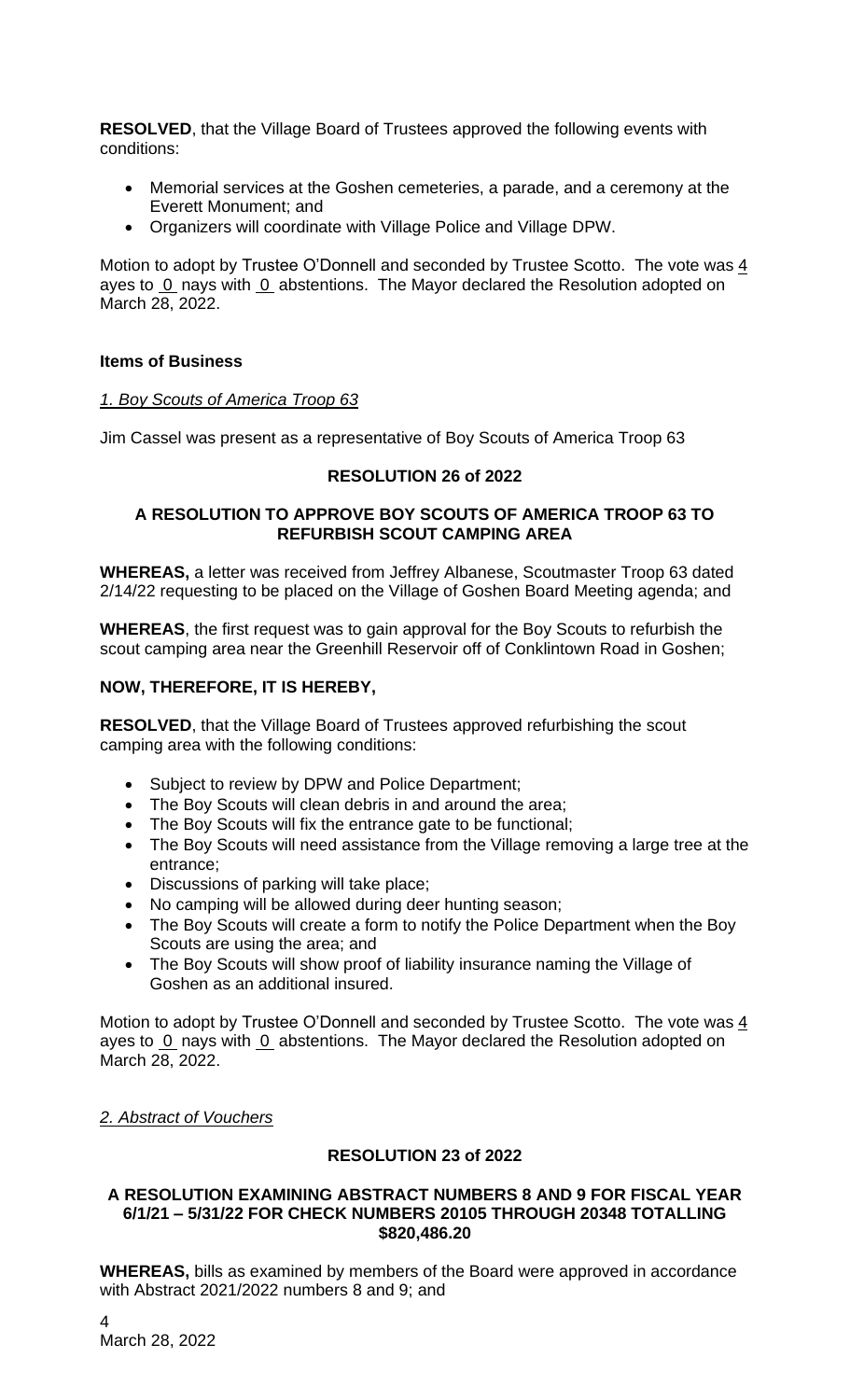# **NOW, THEREFORE, IT IS HEREBY,**

**RESOLVED**, that the following were approved:

- 1. Check numbers 20105 through 20212; and
- 2. Abstract number 8 in the amount of \$388,031.83; and
- 3. Check numbers 20213 through 20348; and
- 4. Abstract number 9 in the amount of \$432,454.37.

Motion to adopt by Trustee O'Donnell and seconded by Trustee Gurda. The vote was 4 ayes to  $0$  nays with  $0$  abstentions. The Mayor declared the Resolution adopted on March 28, 2022.

# *3. Schedule Reorganization Meeting*

# **RESOLUTION 16 of 2022**

#### **A RESOLUTION SCHEDULING THE VILLAGE OF GOSHEN ANNUAL REORGANIZATOIN MEETING FOR MONDAY, APRIL 4, 2022 AT 7PM**

**WHEREAS,** the Village of Goshen holds an Annual Reorganization Meeting; and

# **NOW, THEREFORE, IT IS HEREBY,**

**RESOLVED**, that the following is approved:

1. The 2022 Reorganization shall take place on April 4, 2022 at 7:00pm.

Motion to adopt by Trustee Gurda and seconded by Trustee O'Donnell. The vote was 4 ayes to  $0$  nays with  $0$  abstentions. The Mayor declared the Resolution adopted on March 28, 2022.

# *4. Schedule Public Hearing on Tentative Budget*

# **RESOLUTION 17 of 2022**

#### **A RESOLUTION SCHEDULING THE PUBLIC HEARING ON THE 2022/2023 VILLAGE OF GOSHEN BUDGET FOR MONDAY, APRIL11, 2022 AT 7PM**

**WHEREAS,** the Village of Goshen holds a Public Hearing on the proposed annual budget; and

# **NOW, THEREFORE, IT IS HEREBY,**

**RESOLVED**, that the following is approved:

1. The public hearing for the 2022/2023 Village of Goshen tentative budget is scheduled for April 11, 2022 at 7:00pm.

Motion to adopt by Trustee Scotto and seconded by Trustee Gurda. The vote was  $4$ ayes to 0 nays with 0 abstentions. The Mayor declared the Resolution adopted on March 28, 2022.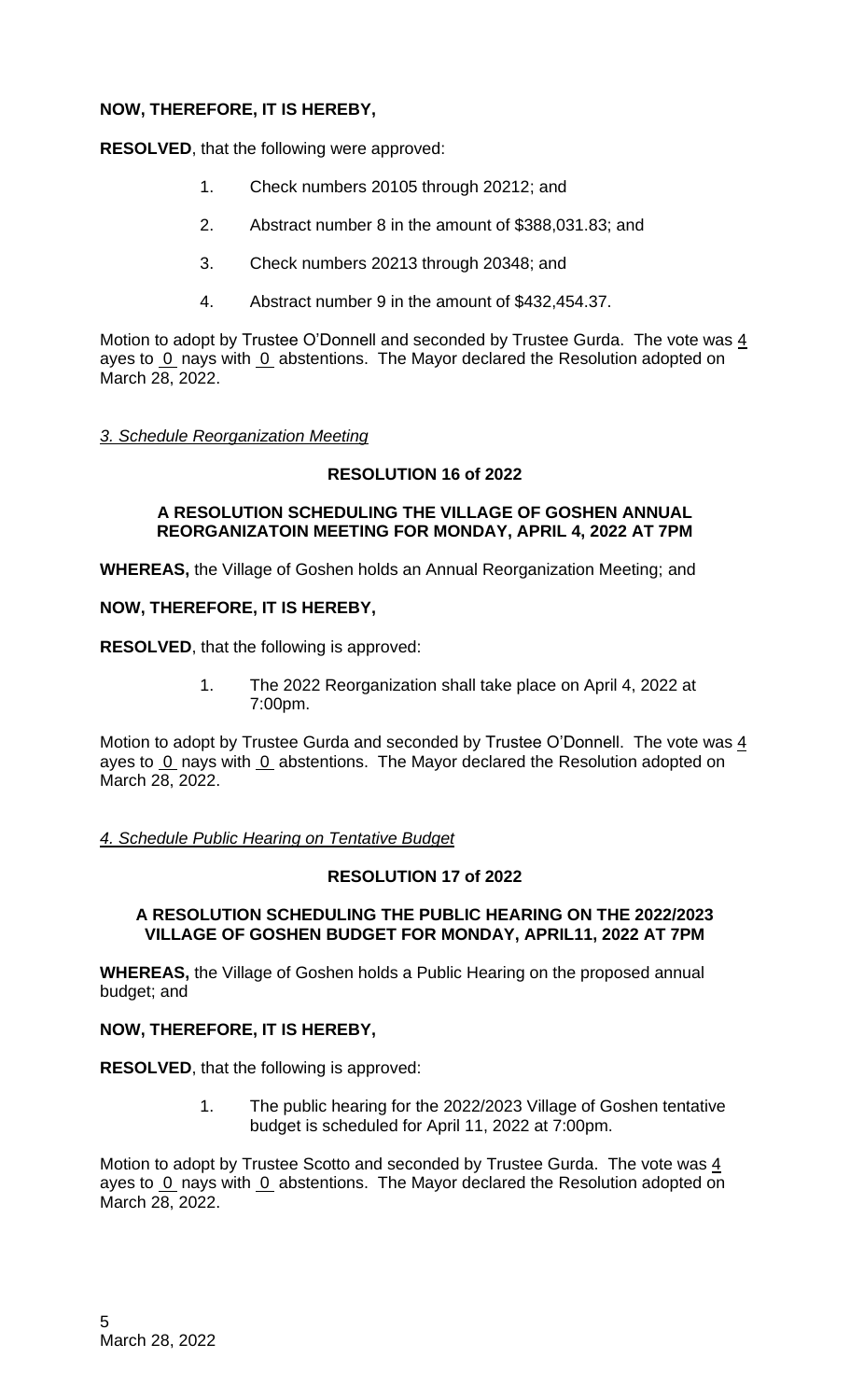# **RESOLUTION 18 of 2022**

# **A RESOLUTION TO PROMOTE VINCENT RIZZO FOR THE POSITION OF WATER/SEWER 1 AT AN ANNUAL SALARY OF \$49,059.00**

**WHEREAS,** Vincent Rizzo is a current VOG DPW employee; and

**WHEREAS**, Mr. Rizzo has been working to further his education in water and sewer; and

**WHEREAS**, Mr. Rizzo has successfully completed the certification for IIA-SW/GUI Filtration Plant Water System Operator; and

**WHEREAS**, Mr. Rizzo continues to be responsible in the performance of his duties, has a good attendance record, volunteers for overtime in water, sewer and the street department during snow storms, and continues to show promise as an operator; and

**WHEREAS**, there is a need for a Wastewater Treatment Plant Operator in the Village of Goshen; and

# **NOW, THEREFORE, IT IS HEREBY,**

**RESOLVED,** that the Village Board of the Village of Goshen hereby accepts the hiring of Mr. Rizzo for the position of Water/Sewer 1

and it is further

**RESOLVED**, that the promotion of the above individual is specifically subject to the following:

> 1. In accordance with the current contract between the Village of Goshen and the CSEA, Vincent Rizzo will be placed on Step 3 of the pay scale for Water/Sewer 1 with an annual salary of \$49,059.00, effective March 28, 2022.

Motion to adopt by Trustee Scotto and seconded by Trustee O'Donnell. The vote was 4 ayes to \_ nays with \_ abstentions. The Mayor declared the Resolution adopted on March 28, 2022.

# *6. Hiring of C. Perez for Court Officer Position*

# **RESOLUTION 19 of 2022**

#### **A RESOLUTION TO HIRE CINDY PEREZ FOR THE POSITION OF COURT OFFICER AT A RATE OF \$18.28 AN HOUR**

**WHEREAS,** there is a vacancy of Court Officer in the Village Court; and

**WHEREAS**, the Court Clerk had hired Michael L. Prechtel, however, there was an issue with his pre-employment physical; and

# **NOW, THEREFORE, IT IS HEREBY,**

**RESOLVED,** that the Village Board of the Village of Goshen hereby accepts the hiring of Ms. Cindy Perez for the position of Court Officer

and it is further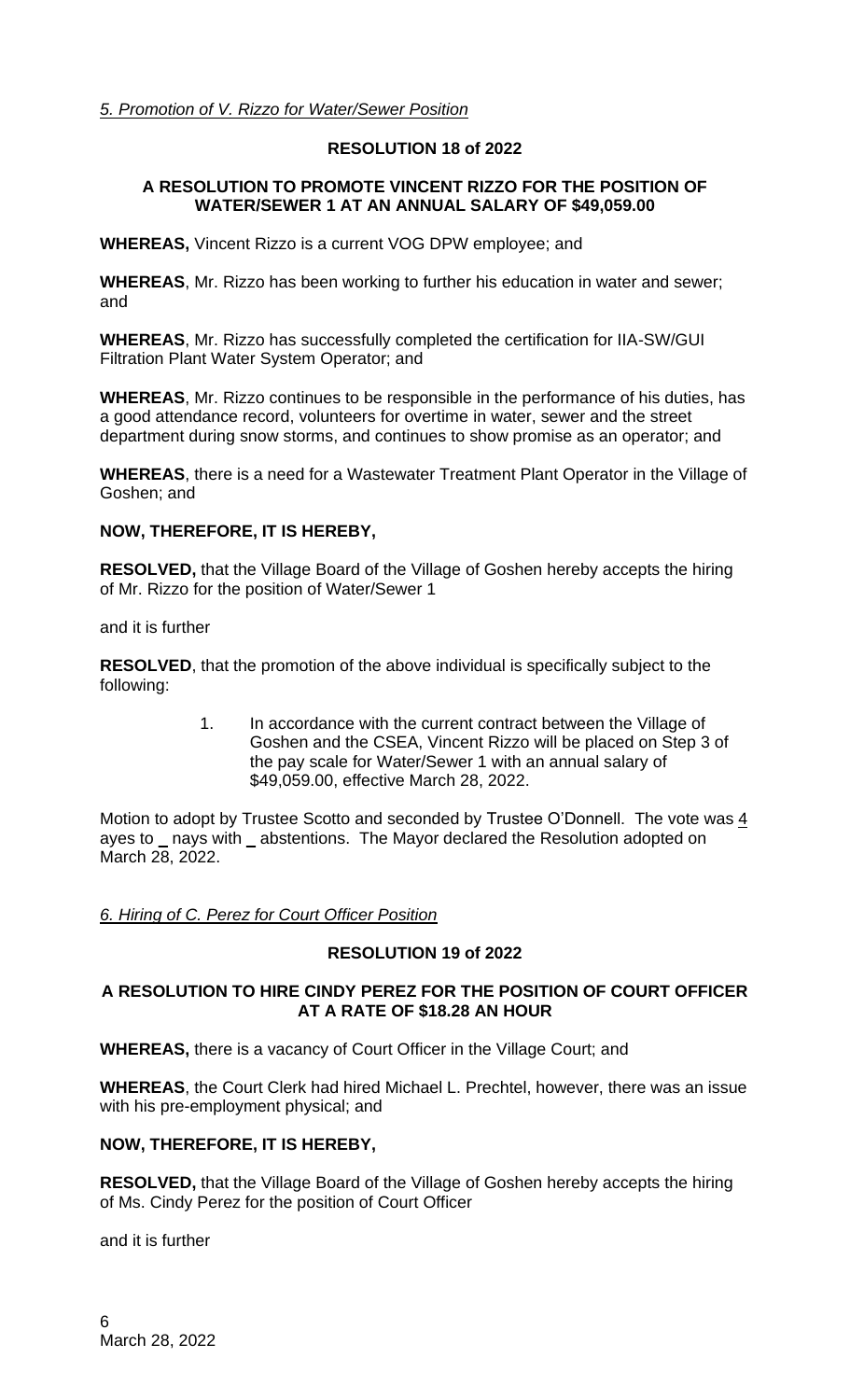**RESOLVED**, that the hiring of the above individual is specifically subject to the following:

- 1. An hourly rate of \$18.28 an hour;
- 2. Pending satisfactory completion of pre-employment physical exam and pre-employment paperwork, and will have a probationary period of 52 weeks.

Motion to adopt by Trustee Gurda and seconded by Trustee O'Donnell. The vote was 4 ayes to \_ nays with \_ abstentions. The Mayor declared the Resolution adopted on March 28, 2022.

# *7. Hiring Temporary Sewer Operator Firm*

Superintendent Birney explained the current Sewer Operator, Manny Orellana, is retiring earlier than expected due to family illness, therefore, there is the need to hire a temporary sewer operator to meet regulatory coverage. Erin Harrison, the current, operator, will be retaking her test in April, and should she pass, would qualify her to be the Sewer Operator.

# **RESOLUTION 20 of 2022**

#### **A RESOLUTION TO HIRE A TEMPORARY SEWER OPERATOR AT \$70.00 PER HOUR FOR AN ESTIMATED 30 HOURS A MONTH**

**WHEREAS,** the current operator will be retiring at the end of March; and

**WHEREAS**, with the DPW Superintendent asking the NYSDEC to shorten the employee's time to retest for the position of Sewer Operator; and

**WHEREAS**, if the NYSDEC grants this request, the Village of Goshen would need the services of a temporary Sewer Operator for approximately one month;

#### **NOW, THEREFORE, IT IS HEREBY,**

**RESOLVED,** that the Village Board of the Village of Goshen hereby accepts the hiring of JCO, Inc. as the temporary Sewer Operator for the Village of Goshen

and it is further

**RESOLVED**, that the hiring of the above individual is specifically subject to the following scope of services:

- 1. On an at-will basis until the Village has its own Operator;
- 2. Provide a NYSDEC grade 3A Chief Operator;
- 3. Provide facility coverage consistent with NYSDEC TOGS Series III.B.2;
- 4. Provide assistance on process control, facility maintenance, and laboratory/data analysis;
- 5. Interface with engineers and regulatory agencies as needed; and
- 6. Recommend, coordinate, and supervise other work/services performed by independent contractors including, but not limited to chemical vendors, dry and liquid sludge hauling, and technical repairs.

Motion to adopt by Trustee Scotto and seconded by Trustee Gurda. The vote was  $4$ ayes to \_ nays with \_ abstentions. The Mayor declared the Resolution adopted on March 28, 2022.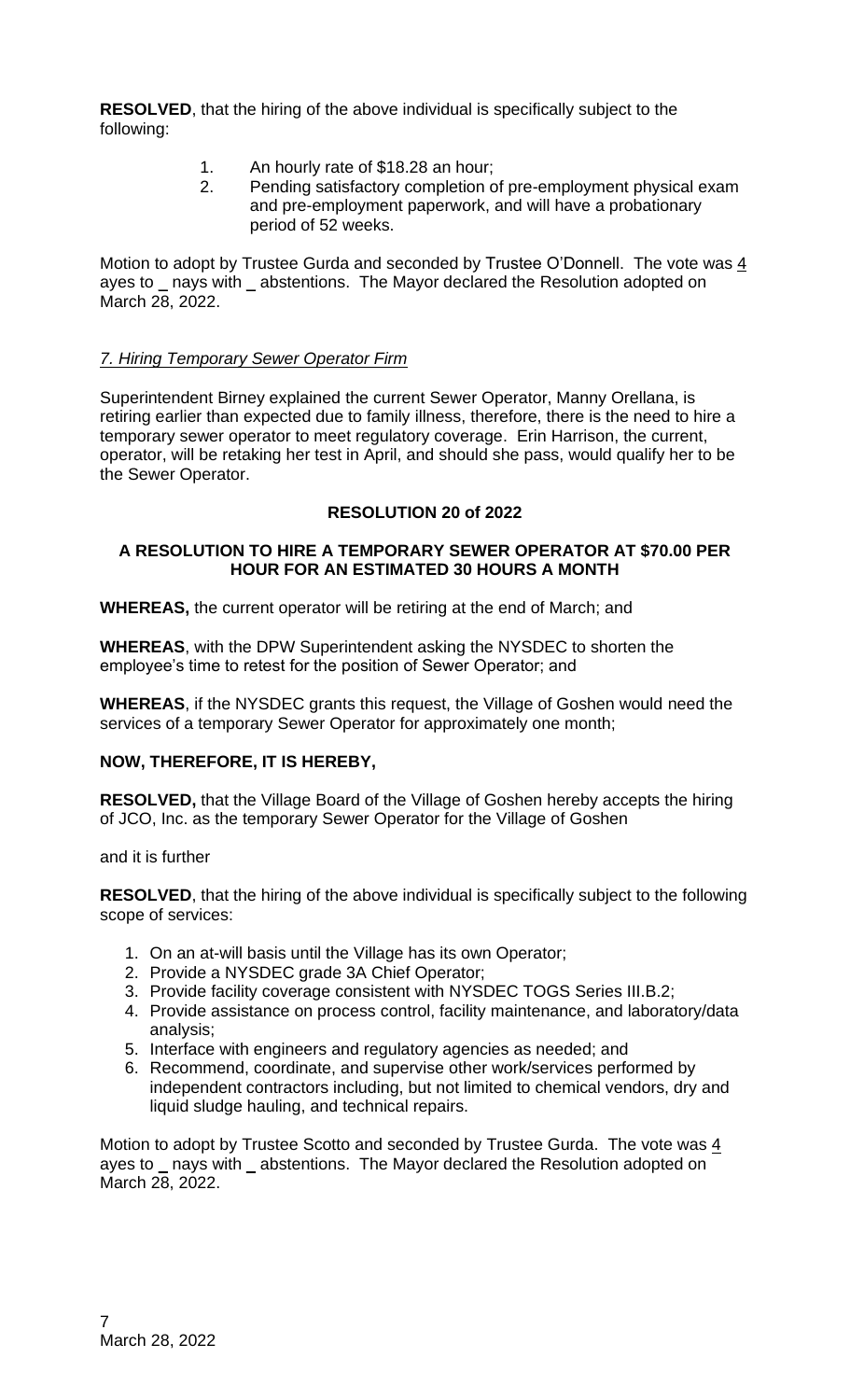# **RESOLUTION 21 of 2022**

#### **A RESOLUTION TO REINSTATE THE ISSUING OF FISHING LICENSES AT VILLAGE RESERVOIRS FOR VILLAGE OF GOSHEN RESIDENTS STARTING APRIL 4, 2022**

**WHEREAS,** currently, fishing is not allowed in the Goshen Reservoirs; and

**WHEREAS**, Village residents have expressed their want of the licensing to return;

# **NOW, THEREFORE, IT IS HEREBY,**

**RESOLVED,** that the Village Board of the Village of Goshen hereby reinstates the issuing of Fishing Licenses

and it is further

**RESOLVED**, that the reinstatement of issuing Fishing Licenses is specifically subject to the following:

- 1. Applicants must be a Village resident;
- 2. Applicants much have a valid NYS Fishing License;
- 3. Applicants must adhere to all rules, including that all fishing is catch and release only;
- 4. Fee for each license shall be \$10.00; and
- 5. Licenses will start being issued April 4, 2022

Motion to adopt by Trustee Gurda and seconded by Trustee O'Donnell. The vote was 4 ayes to \_ nays with \_ abstentions. The Mayor declared the Resolution adopted on March 28, 2022.

*9. Local Law Amendment*

# **RESOLUTION 22 of 2022**

# **A RESOLUTION TO ALLOW THE VILLAGE ATTORNEY TO PREPARE TWO LOCAL LAWS**

**WHEREAS,** currently, there are needs to modify existing local laws; and

#### **NOW, THEREFORE, IT IS HEREBY,**

**RESOLVED,** that the Village Board of the Village of Goshen hereby allows the Village Attorney to prepare two local laws

and it is further

**RESOLVED**, that the Village Board authorizes the following laws to be prepared:

- 1. Allow Fee schedule for Building Department to be amended by Local Board; and
- 2. Update Towing Fees for Tow Truck Operator.

Motion to adopt by Trustee Scotto and seconded by Trustee Gurda. The vote was 4 ayes to \_ nays with \_ abstentions. The Mayor declared the Resolution adopted on March 28, 2022.

*10. Presentation by Pitingaro & Doetsch Consulting Engineers*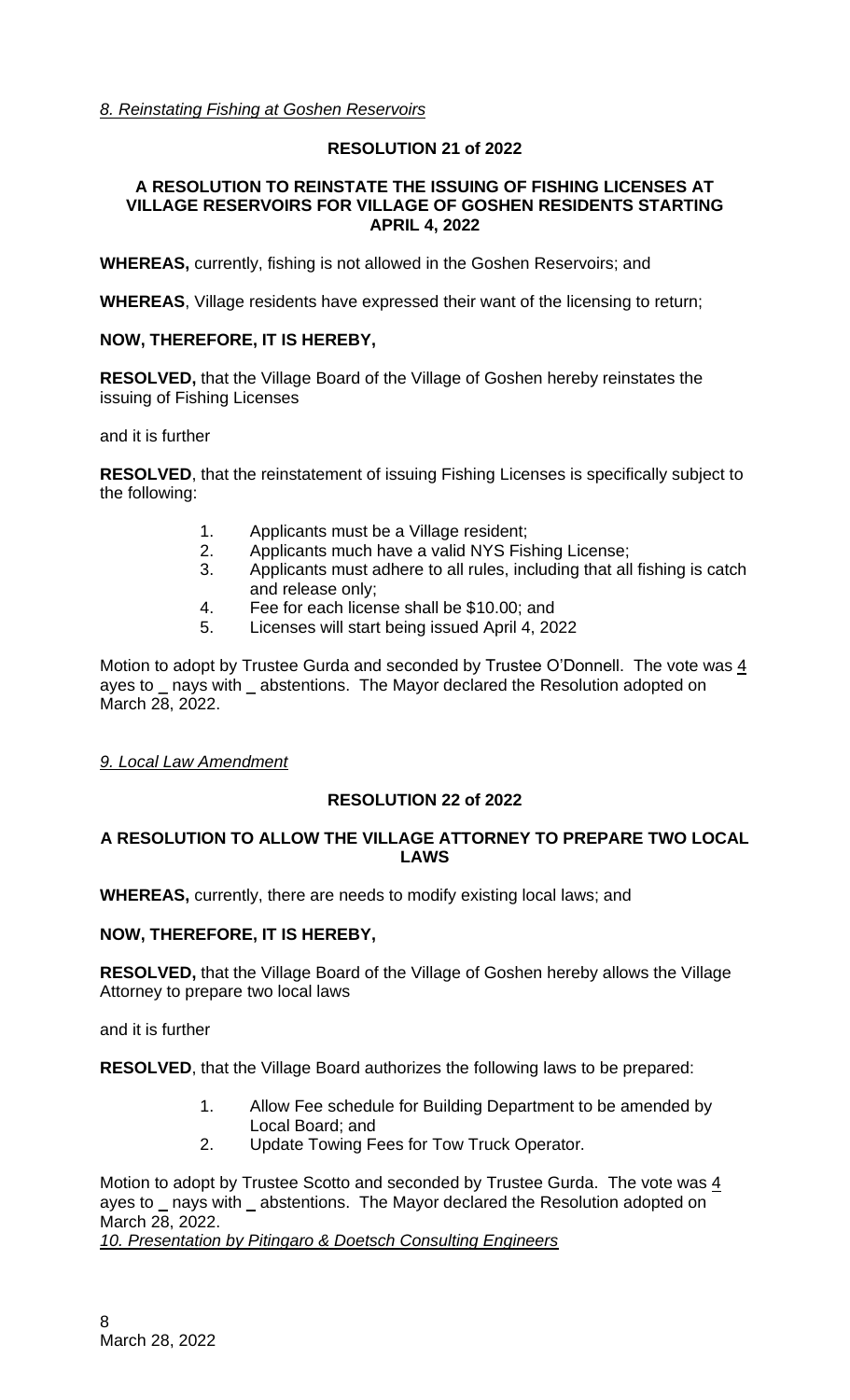Mr. Pitingaro was present to provide an overview of the submitted proposal for CRV Well 3, and went over the specifics of the project. Mayor Wohl advised that the majority of funding would be coming from an existing Escrow Account from Legoland. In addition, Mayor Wohl explained that this project is part of a bonafide plan to overhaul the entire Village water system.

# **RESOLUTION 28 of 2022**

#### **A RESOLUTION TO APPROVE PITINGARO & DOETSCH CONSULTING ENGINEERS TO PROVIDE ENGINEERING SERVICES FOR CONNECTION OF THE CRV WELL FIELD**

**WHEREAS,** a proposal was received from Pitingaro & Doetsch Consulting Engineers, P.C. (P&D) dated March 2, 2022; and

**WHEREAS**, P&D would provide engineering services for connection of the CRV Well Field via the installation of a permanent new well connection and treatment;

WHEREAS, there is a need for this connection to CRV Well 3 due to the increased demand for water in the Village

# **NOW, THEREFORE, IT IS HEREBY,**

**RESOLVED**, that the Village Board of Trustees approves P&D to provide engineering services for connection of the CRV Well Field with the following conditions that will be completed concurrent with the NYSDEC Water Withdrawal Application (WWA):

- Application to NYSDOH for permanent new well; and
- Engineer's Report for Well Connection to CRV WTP; and
- Design of Raw Water Connection to the Water Treatment Plant; and
- Design of Modifications to the WTP for Treatment of the Additional Flow from Well #3; and
- Design of Controls for Well Operation; and
- The fixed fee amount for the project is \$31,400; and
- Full details in proposal dated March 3, 2022.

Motion to adopt by Trustee Scotto and seconded by Trustee Gurda. The vote was 4 ayes to 0 nays with 0 abstentions. The Mayor declared the Resolution adopted on March 28, 2022.

# **Department Head Comments**

Building Inspector Lewis reported on two ongoing projects that received Planning Board approval, Sapphire and GFI. He has a meeting scheduled in the morning to discuss 1 Police Drive as the applicant is on a deadline of April 1 to cut down trees; Code Enforcement Update – Mobil station has been all cleaned up; BI has issued 2 CO's on Mazzella Court in Harness Estates; has had 2 Technical Assistance Committee (TAC) applicants, one for used cars and the other for a massage therapist. He stated the Building Department continues to stay busy, especially with residents looking to get pools, decks, and sheds with the anticipated warmer weather.

DPW Superintendent Birney reported that they are continuing cold asphalt patching of Village streets; successfully managed two snow/ice events; replaced street signs in the Village, and contacting manufacturer as some of the initial street signs are already fading; replaced failed light post on Harness Road; removed trees in the Village with assistance from the Town of Hamptonburgh; cut brush from Rio; installed new kitchen cabinets at Village Hall; repaired plow damage to laws in Village right-of-way; replaced fire hydrants at Walker Street; cut brush from Prospect Dam; repaired leaking main valve on West Main; continued bi-annual sewer jetting of mains throughout the Village; and changed a failed large diameter valve at the Sewer Plant.